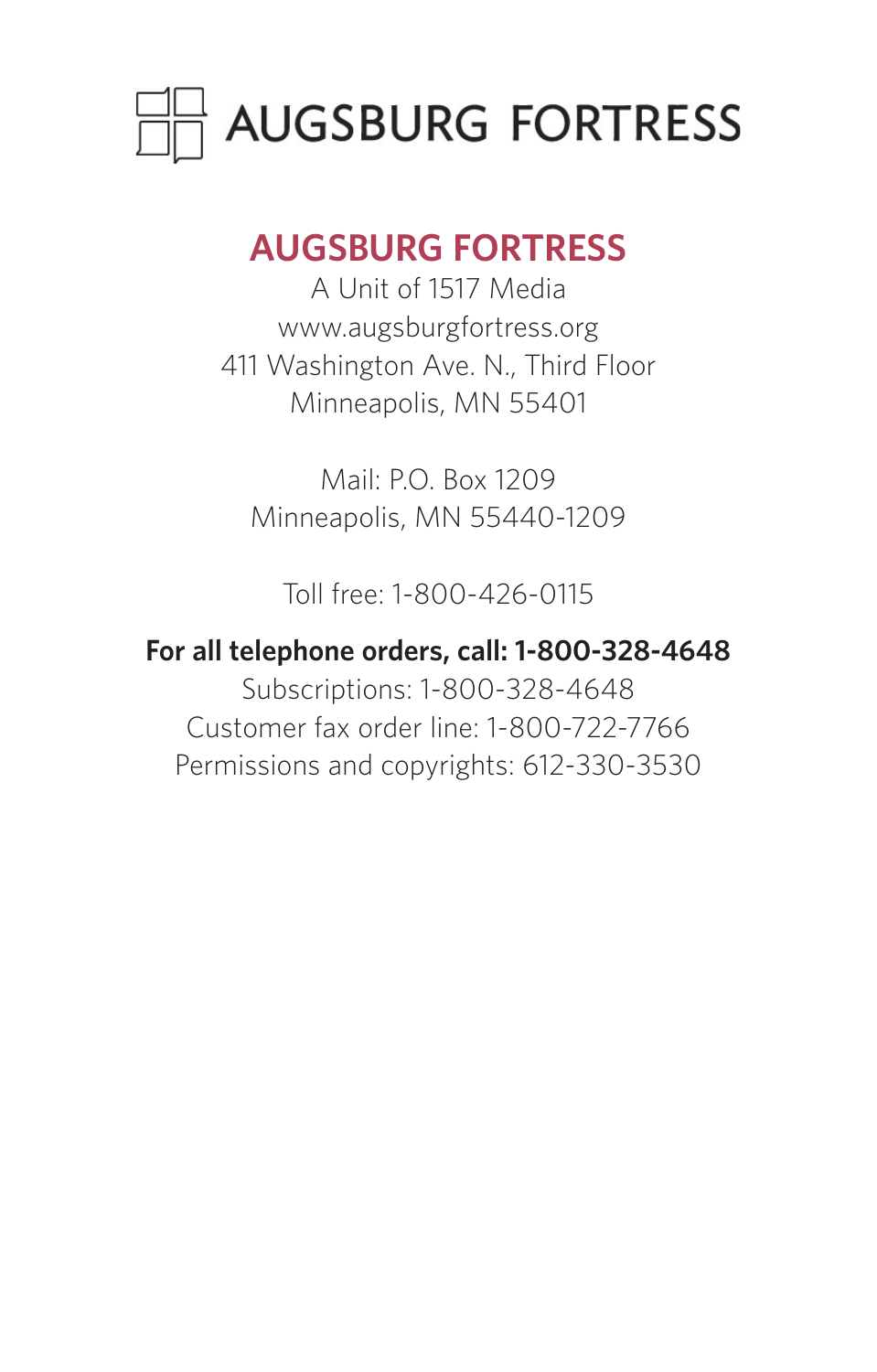### **EVANGELICAL LUTHERAN CHURCH IN AMERICA**

8765 W. Higgins Rd. Chicago, IL 60631 773-380-2700 1-800-638-3522 www.elca.org

### **OFFICERS EXT.**

| Presiding Bishop: Rev. Elizabeth A. Eaton | 2600 |
|-------------------------------------------|------|
| Vice President: William B. Horne II       |      |
| Secretary: Deacon Sue Rothmever           | 2800 |
| Treasurer: Lori Fedyk                     | 2900 |

#### **EXECUTIVE FOR ADMINISTRATION**

| Rev. Louise N. Johnson |  | 0764 |
|------------------------|--|------|
|                        |  |      |

### **CHURCHWIDE ORGANIZATION EXECUTIVE DIRECTORS**

| Christian Community and Leadership: Rev. Philip Hirsch | 7445 |
|--------------------------------------------------------|------|
| <b>Innovation:</b> Mikka McCracken                     | 2815 |
| Service and Justice: Rev. Rafael Malpica Padilla       | 2640 |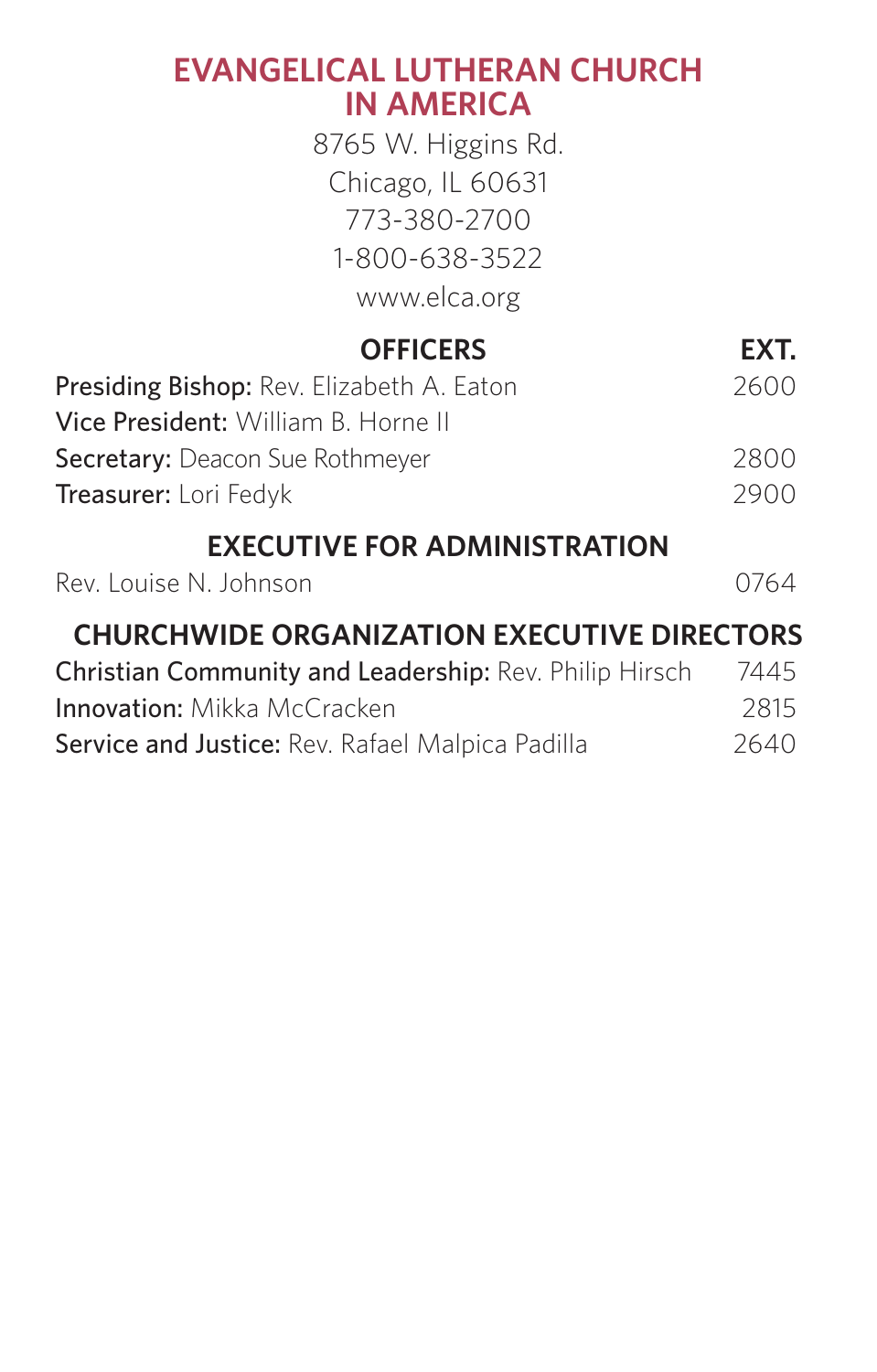#### **EVANGELICAL LUTHERAN CHURCH IN CANADA**

www.elcic.ca 600-177 Lombard Ave. Winnipeg, Manitoba R3B 0W5 204-984-9150 1-888-786-6707 Fax: 204-984-9185 Facebook: www.facebook.com/CanadianLutherans Twitter: www.twitter.com/ELCICinfo Instagram: www.instagram.com/CanadianLutherans

#### ELCIC Group Services 877-352-4247

www.elcicgsi.ca

#### **SYNODS OF THE ELCIC**

| British Columbia Synod<br>bcsynod@elcic.ca<br>www.bcsvnod.org                          | 604-524-1318 |
|----------------------------------------------------------------------------------------|--------------|
| Synod of Alberta and the Territories<br>abtsynodoffice@elcic.ca<br>www.albertasynod.ca | 780-439-2636 |
| Saskatchewan Synod<br>info@sasksynod.ca<br>www.sasksynod.ca                            | 306-244-2474 |
| Manitoba/Northwestern Ontario Synod<br>mnosynod@elcic.ca<br>www.mnosynod.org           | 204-889-3760 |
| Eastern Synod<br>easternsynod@elcic.ca<br>www.easternsynod.org                         | 519-743-1461 |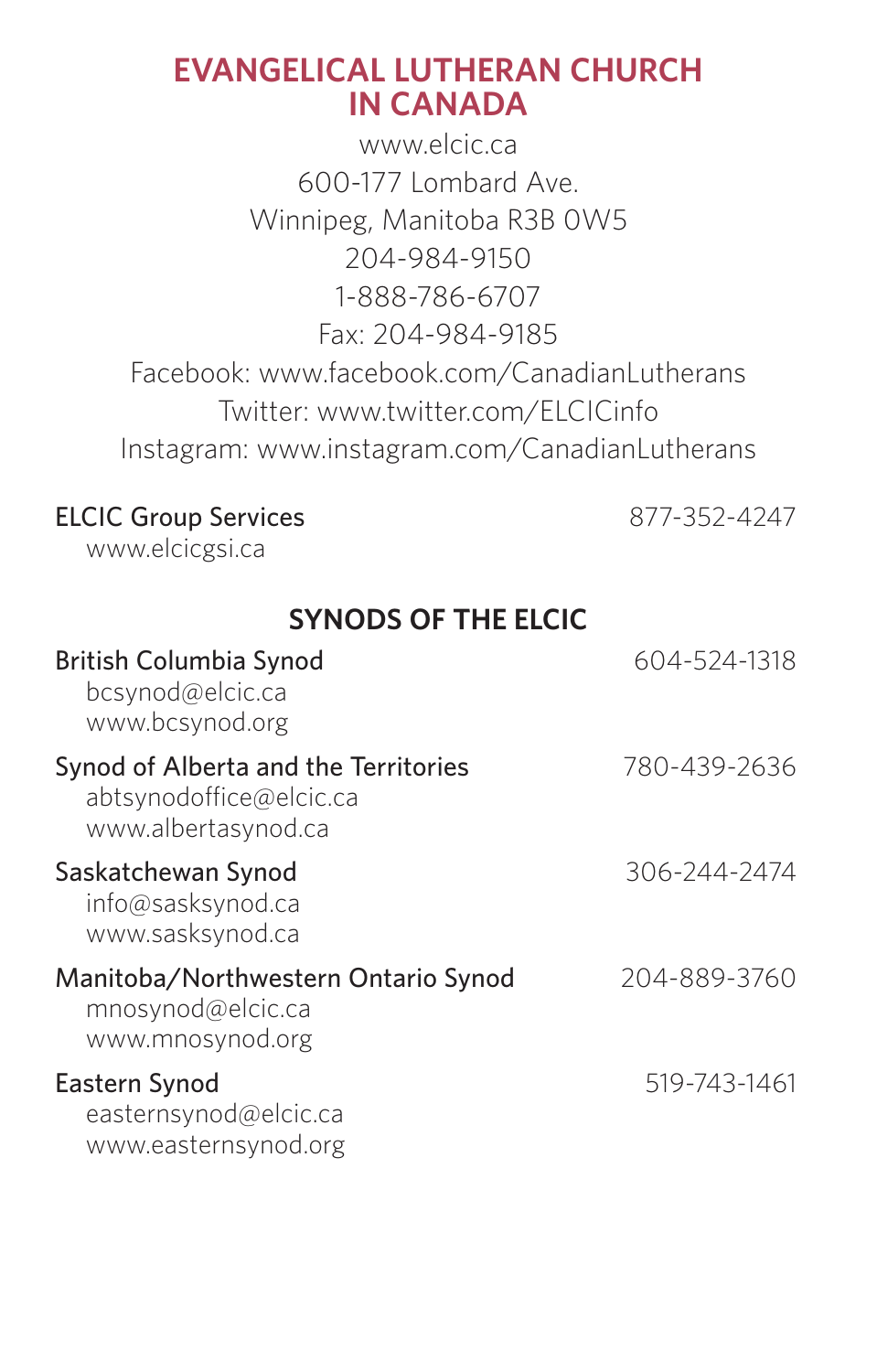#### **APPOINTED READINGS AND PSALMS SUNDAYS AND FESTIVALS IN 2021–2022**

 $2R = Second Reading$   $G = Gospel$ 

 $1R =$  First Reading  $P =$  Psalmody  $A =$  Psalm refrain/Antiphon

Year C texts from *The Revised Common Lectionary* are used beginning with the First Sunday of Advent 2021, and Year A texts are used beginning with the First Sunday of Advent 2022; Psalm versification based on NSRV Bible. Italics indicate day is not a Sunday, principal festival, or day of special devotion.

#### **ADVENT 2021**

|                                     |                           | (Year C)                                       |                |
|-------------------------------------|---------------------------|------------------------------------------------|----------------|
| November 28                         | 1st Sunday of Advent      |                                                | Blue           |
| 1R-Jer 33:14-16                     |                           | P-Ps 25:1-10: A-v 1                            |                |
| 2R-1 Thess 3:9-13                   |                           | G-Luke 21:25-36                                |                |
| November 30                         | Andrew, Apostle           |                                                | Scarlet or Red |
| 1R-Fzek 3:16-21                     |                           | $P-Ps$ 19:1-6: $A - v$ 4                       |                |
| 2R-Rom 10:10-18                     |                           | $G -$ John 1:35-42                             |                |
| December 5                          | 2nd Sunday of Advent      |                                                | Blue           |
|                                     | 1R-Mal 3:1-4 or Bar 5:1-9 | P-Luke 1:68-79; A-v 78                         |                |
| 2R-Phil 1:3-11                      |                           | G-Luke 3:1-6                                   |                |
| December 12                         | 3rd Sunday of Advent      |                                                | Blue           |
| 1R-Zeph 3:14-20                     |                           | P-Isa 12:2-6: A-v 6                            |                |
| 2R-Phil 4:4-7                       |                           | G-Luke 3:7-18                                  |                |
| December 19 4th Sunday of Advent    |                           |                                                | Blue           |
| 1R-Micah 5:2-5a                     |                           | P-Luke 1:46b-55: A-v 52                        |                |
| 2R-Heb 10:5-10                      |                           | or Ps 80:1-7: A-v 7                            |                |
|                                     |                           | G-Luke 1:39-45 [46-55]                         |                |
|                                     |                           | <b>CHRISTMAS 2021-2022</b>                     |                |
| December 24/25                      | Nativity of Our Lord      |                                                | White          |
|                                     |                           | I-Particularly appropriate for Christmas Eve   |                |
| 1R-Isa 9:2-7                        |                           | P-Ps 96: A-y 11                                |                |
| 2R-Titus 2:11-14                    |                           | G-Luke 2:1-14 [15-20]                          |                |
|                                     |                           | II-Particularly appropriate for Christmas Day  |                |
| 1R-Isa 62:6-12                      |                           | P-Ps 97; A-v 11                                |                |
| 2R-Titus 3:4-7                      |                           | G-Luke 2:[1-71 8-20                            |                |
|                                     |                           | III-Particularly appropriate for Christmas Day |                |
| 1R-Isa 52:7-10                      |                           | $P-Ps$ 98: $A-v$ 3                             |                |
| 2R-Heb 1:1-4 [5-12]                 |                           | G-John 1:1-14                                  |                |
| December 26 1st Sunday of Christmas |                           |                                                | White          |
| 1R-1 Sam 2:18-20, 26                |                           | $P-Ps$ 148: $A-v$ 13                           |                |
| 2R-Col 3:12-17                      |                           | G-Luke 2:41-52                                 |                |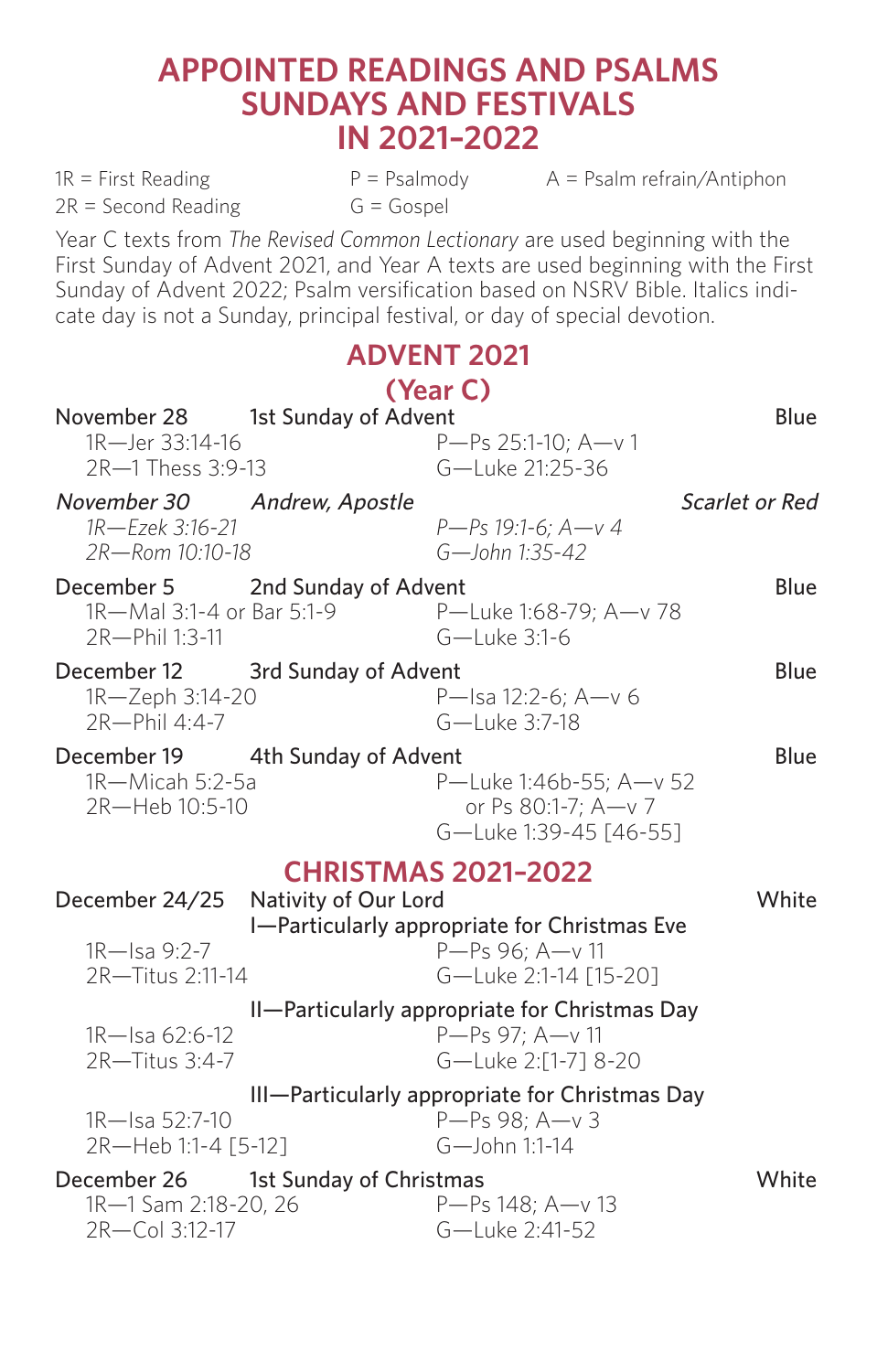| Nativity<br>of Our Lord,<br>Christmas<br>Day<br>(Dec. 25) | Saturday       | Sunday     | Monday           | Wednesday | Thursday         | Friday  | Saturday | Monday    | Tuesday        | Wednesday | Thursday |
|-----------------------------------------------------------|----------------|------------|------------------|-----------|------------------|---------|----------|-----------|----------------|-----------|----------|
| <b>First Sunday</b><br>of Advent                          | Nov. 28        | 27<br>Nov. | $\infty$<br>Dec. | Dec.      | $\sqrt{ov}$ . 30 | Nov. 29 | Nov. 28  | m<br>Dec. | $\sim$<br>Dec. | .<br>Dec  | Nov. 30  |
| <b>Thanksgiving</b><br>(USA)                              | <b>Vov. 25</b> | Nov. 24    | Nov. 23          | Nov. 28   | Nov. 27          | Nov. 26 | Nov. 25  | Nov. 23   | Nov. 22        | Nov. 28   | Nov. 27  |
| <b>Thanksgiving</b><br>(Canada)                           | Oct. 11        | Oct. 10    | Oct. 9           | Oct. 14   | Oct. 13          | Oct. 12 | Oct. 11  | Oct. 9    | Oct. 8         | Oct. 14   | Oct. 13  |
| Day of<br>Pentecost                                       | May 23         | June 5     | May 28           | May 19    | June 8           | May 24  | May 16   | June 4    | May 20         | June 9    | June1    |
| Ascension<br>of Our Lord                                  | May 13         | May 26     | May 18           | Ō<br>Nay: | May 29           | May 14  | May 6    | May 25    | May 10         | May 30    | May 22   |
| <b>Resurrection</b><br>of Our Lord.<br><b>Easter Day</b>  | Apr. 4         | Apr. 17    | Apr. 9           | Mar. 31   | Apr. 20          | Apr. 5  | Mar. 28  | Apr. 16   | Apr. 1         | Apr. 21   | Apr. 13  |
| Ash<br>Wednesday                                          | Feb. 17        | Mar. 2     | Feb. 22          | Feb. 14   | Mar. 5           | Feb. 18 | Feb. 10  | Mar. 1    | Feb. 14        | Mar. 6    | Feb. 26  |
| Year                                                      | 2021           | 2022       | 2023             | 2024      | 2025             | 2026    | 2027     | 2028      | 2029           | 2030      | 2031     |

**MOVABLE CHURCH DAYS MOVABLE CHURCH DAYS**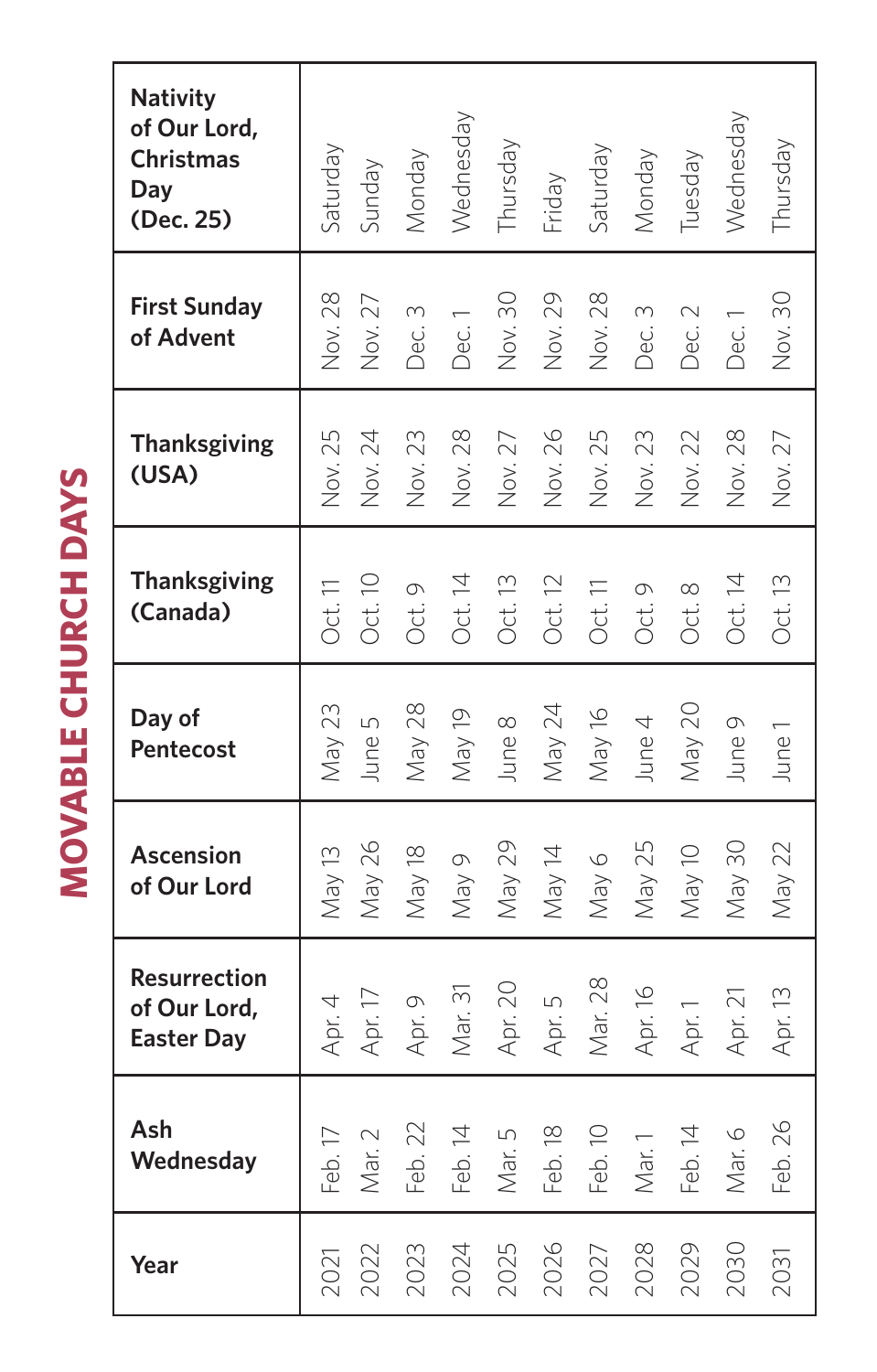# 2021 November–December

| 28 Sunday   | 1st Sunday of Advent (Blue)      |
|-------------|----------------------------------|
|             |                                  |
|             |                                  |
|             |                                  |
|             |                                  |
| 29 Monday   |                                  |
|             |                                  |
|             |                                  |
|             |                                  |
|             |                                  |
|             |                                  |
| 30 Tuesday  | Andrew, Apostle (Scarlet or Red) |
|             |                                  |
|             |                                  |
|             |                                  |
|             |                                  |
| 1 Wednesday |                                  |
|             |                                  |
|             |                                  |
|             |                                  |
|             |                                  |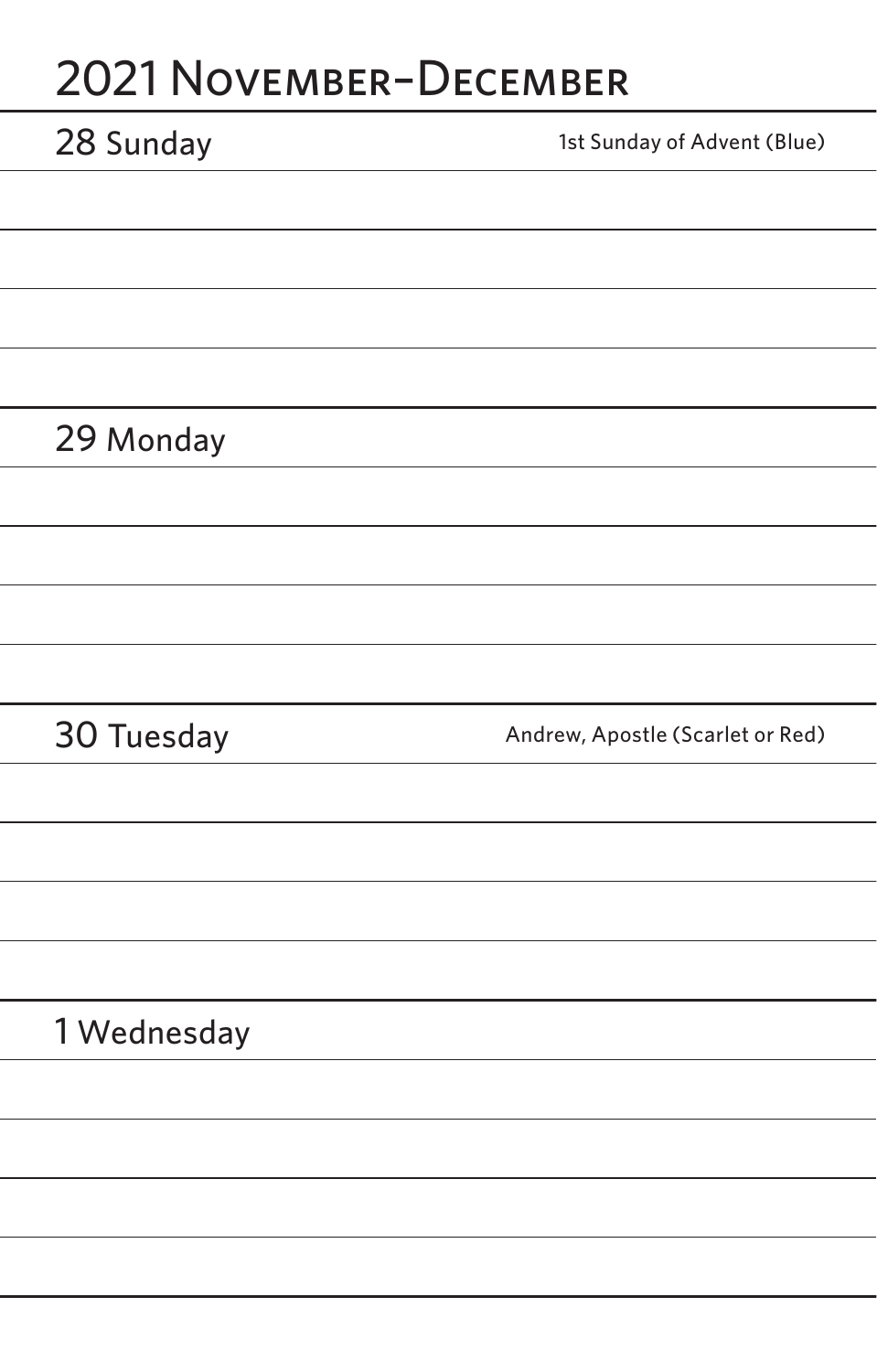# December 2021

|                                                                                                                  | Thursday 2 |
|------------------------------------------------------------------------------------------------------------------|------------|
|                                                                                                                  |            |
|                                                                                                                  |            |
|                                                                                                                  |            |
|                                                                                                                  |            |
| Francis Xavier, missionary to Asia, 1552                                                                         | Friday 3   |
|                                                                                                                  |            |
|                                                                                                                  |            |
|                                                                                                                  |            |
|                                                                                                                  |            |
|                                                                                                                  |            |
| John of Damascus, theologian and hymnwriter, c. 749                                                              | Saturday 4 |
|                                                                                                                  |            |
|                                                                                                                  |            |
|                                                                                                                  |            |
|                                                                                                                  |            |
| <b>DECEMBER</b>                                                                                                  | Memo       |
| S<br>W<br>M<br>Τ<br>$\top$<br>F<br>S                                                                             |            |
| $\overline{2}$<br>3<br>$\overline{4}$<br>1<br>9<br>5<br>8<br>10<br>11<br>6<br>7<br>12 13<br>15<br>16<br>14<br>17 |            |
| 18<br>19 20<br>21<br>22 23 24 25<br>26 27 28 29 30 31                                                            |            |

ł i, í

ł

f

í

 $\overline{a}$  $\overline{a}$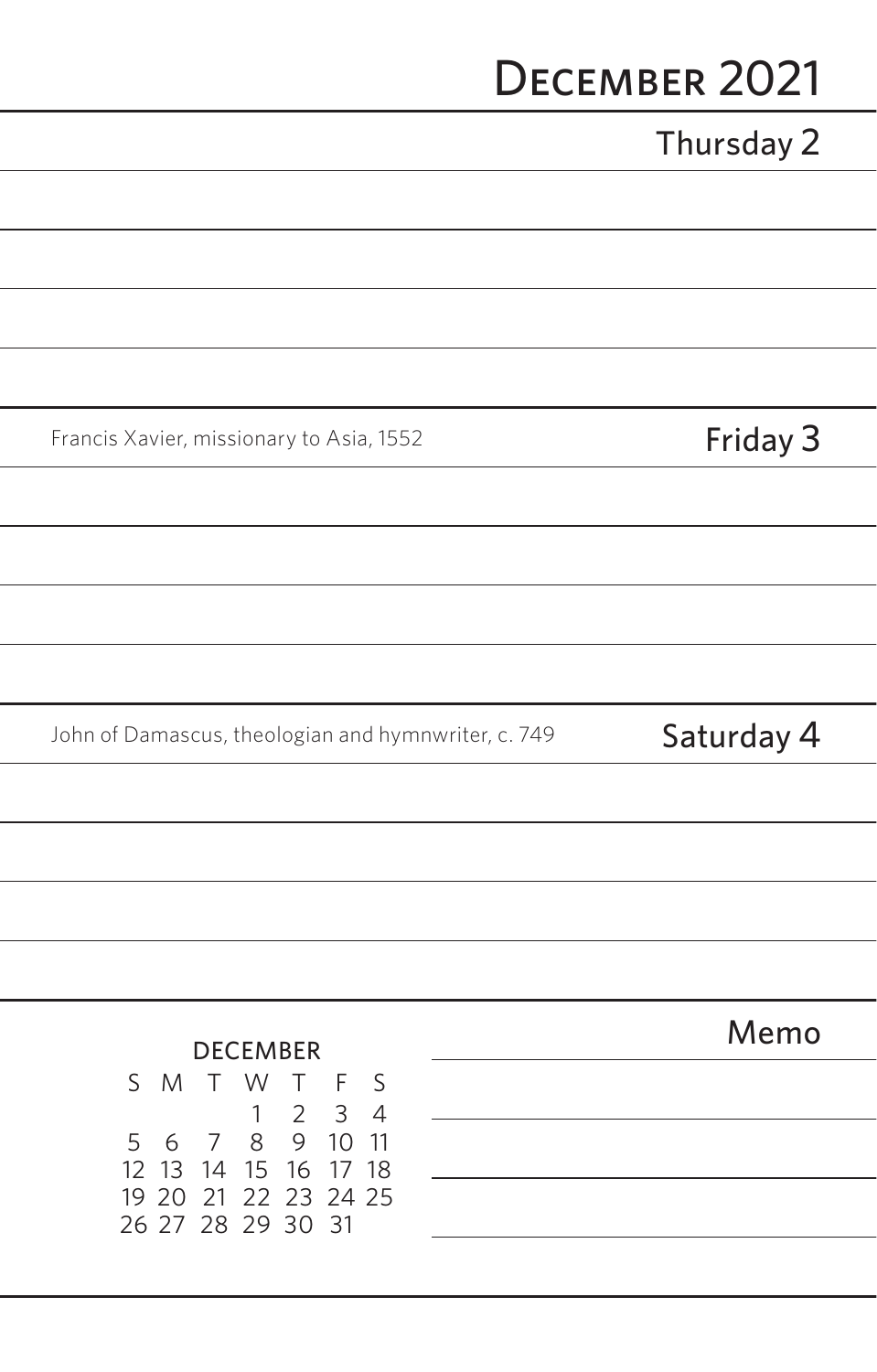## 2021 December

| 5 Sunday    | 2nd Sunday of Advent (Blue)      |
|-------------|----------------------------------|
|             |                                  |
|             |                                  |
|             |                                  |
|             |                                  |
| 6 Monday    | Nicholas, Bishop of Myra, c. 342 |
|             |                                  |
|             |                                  |
|             |                                  |
|             |                                  |
| 7 Tuesday   | Ambrose, Bishop of Milan, 397    |
|             |                                  |
|             |                                  |
|             |                                  |
|             |                                  |
| 8 Wednesday |                                  |
|             |                                  |
|             |                                  |
|             |                                  |
|             |                                  |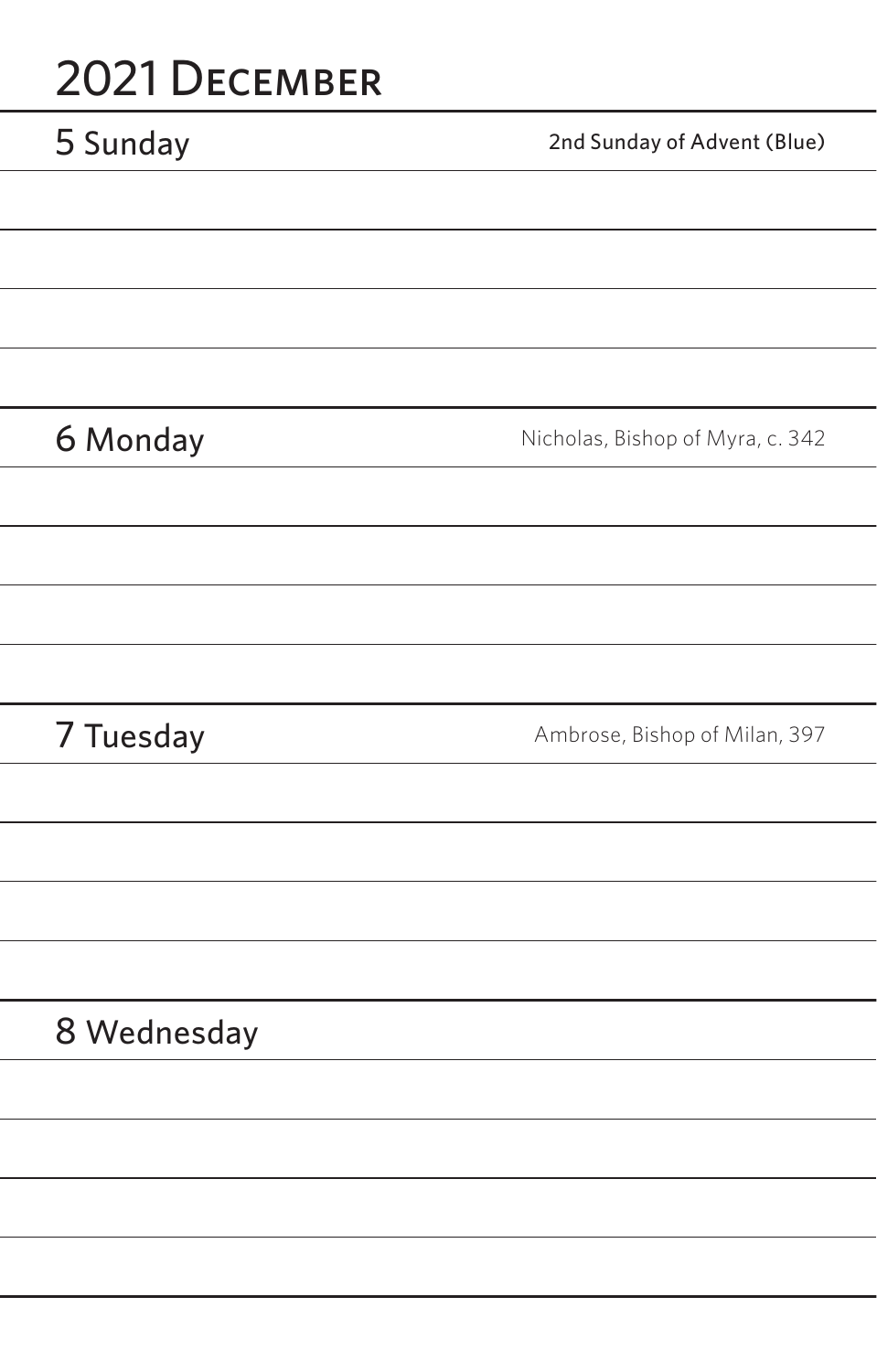|                                                                               | DECEMBER 2021 |
|-------------------------------------------------------------------------------|---------------|
|                                                                               | Thursday 9    |
|                                                                               |               |
|                                                                               |               |
|                                                                               |               |
|                                                                               |               |
|                                                                               | Friday 10     |
|                                                                               |               |
|                                                                               |               |
|                                                                               |               |
|                                                                               |               |
|                                                                               | Saturday 11   |
|                                                                               |               |
|                                                                               |               |
|                                                                               |               |
|                                                                               |               |
| <b>DECEMBER</b>                                                               | Memo          |
| S<br>M<br>W<br>Τ<br>Τ<br>F<br>S<br>3<br>$\overline{c}$<br>$\overline{4}$<br>1 |               |
| 9<br>10<br>5<br>8<br>11<br>6<br>7<br>12<br>13<br>14<br>15<br>16<br>18<br>17   |               |
| 19 20<br>21<br>22 23<br>24 25<br>26 27 28 29 30 31                            |               |

L, ÷ L, ÷ i. f i, ÷ i, L, j. j. ÷ Ĩ. j. L